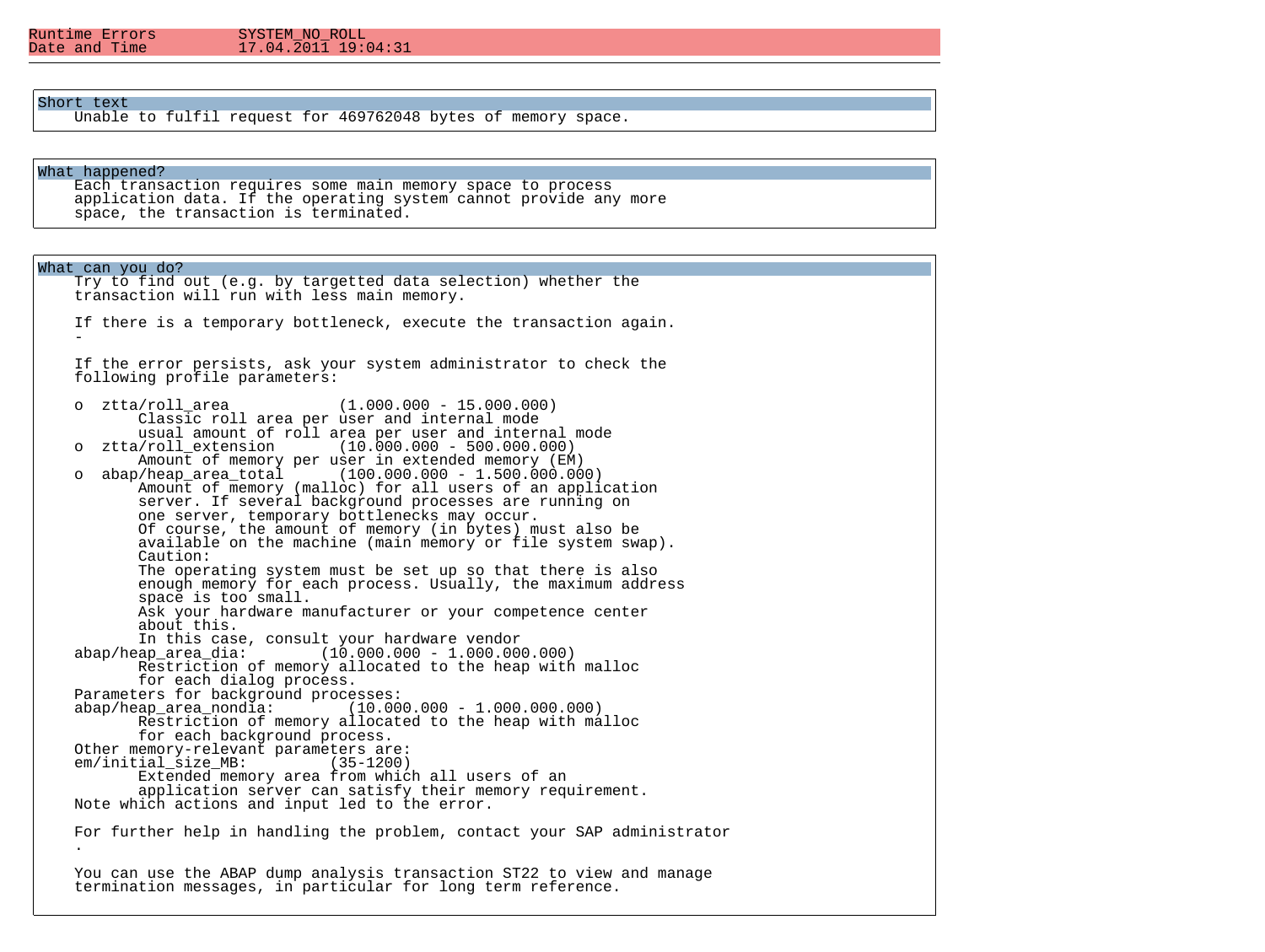### Error analysis

| More main memory area was requested.<br>However, all the available space has been used up.<br>Possible reasons:<br>- Many (large) internal tables.<br>- Many (large) programs active.<br>- Deep nesting of subroutines with a lot of local data.                                                                                                              |
|---------------------------------------------------------------------------------------------------------------------------------------------------------------------------------------------------------------------------------------------------------------------------------------------------------------------------------------------------------------|
| Last error logged in SAP kernel<br>Component "EM"<br>Place "SAP-Server eachiano NSP 00 on host eachiano (wp 0)"<br>Version 37<br>$Error code$ 7<br>Error text "Warning: EM-Memory exhausted: Workprocess gets PRIV "<br>$\mathbf{u}$ $\mathbf{u}$<br>$Description. \ldots \ldots$<br>$\mathbf{u} = \mathbf{u}$<br>System call<br>Module "emxx.c"<br>Line 1881 |
| The error reported by the operating system is:<br>Error number $" "$<br>Error text " "                                                                                                                                                                                                                                                                        |

How to correct the error Try to decide by analysis whether this request is reasonable or whether there is a program error. You should pay particular attention to the internal table entries listed below. The amount of storage space (in bytes) filled at termination time was: Roll area...................... 8112 Extended memory (EM)........... 440794496 Assigned memory (HEAP)......... 284905296 Short area...................... " " Paging area...................... 614400 Maximum address space.......... " " If the error occures in a non-modified SAP program, you may be able to find an interim solution in an SAP Note. If you have access to SAP Notes, carry out a search with the following keywords: "SYSTEM\_NO\_ROLL" " " "Z\_ABAP101\_BOMBA\_OO\_SINGLETON" or "Z\_ABAP101\_BOMBA\_OO\_SINGLETON" "START-OF-SELECTION" If you cannot solve the problem yourself and want to send an error notification to SAP, include the following information: 1. The description of the current problem (short dump)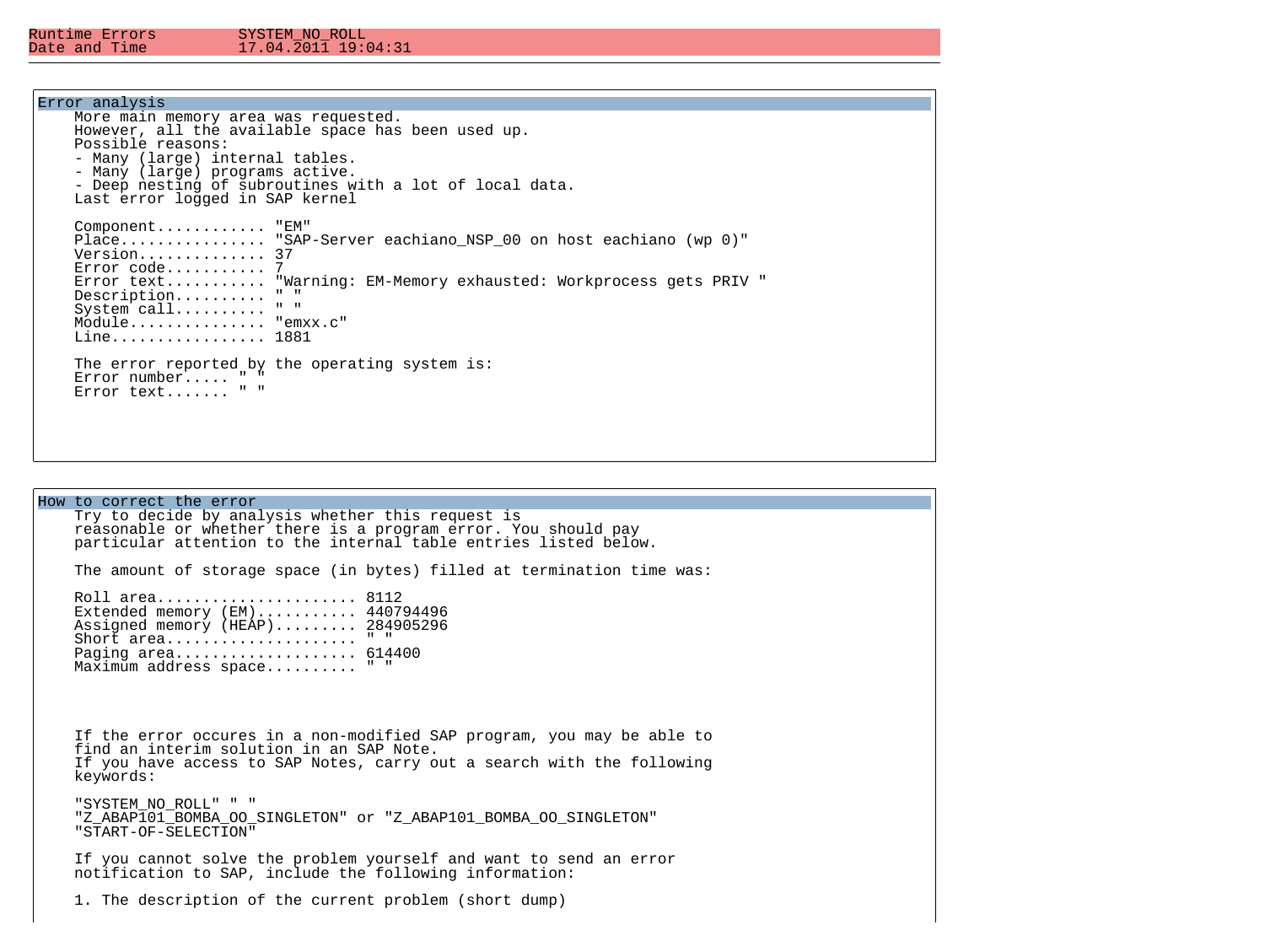# $17.04.\overline{2}01\overline{1}19:04:31$

 To save the description, choose "System->List->Save->Local File (Unconverted)".

2. Corresponding system log

 Display the system log by calling transaction SM21. Restrict the time interval to 10 minutes before and five minutes after the short dump. Then choose "System->List->Save->Local File (Unconverted)".

 3. If the problem occurs in a problem of your own or a modified SAP program: The source code of the program In the editor, choose "Utilities->More Utilities->Upload/Download->Download".

 4. Details about the conditions under which the error occurred or which actions and input led to the error.

### System environment

 SAP-Release 700 Application server... "eachiano" Network address...... "192.168.1.10" Operating system..... "Windows NT" Release.............. "5.1" Hardware type........ "2x Intel 80686" Character length.... 8 Bits Pointer length....... 32 Bits Work process number.. 0 Shortdump setting.... "full" Database server... "eachiano" Database type..... "ADABAS D" Database name..... "NSP" Database user ID.. "SAPNSP" Char.set.... "English\_United State" SAP kernel....... 700 created (date)... "Jan 29 2007 00:33:09" create on........ "NT 5.0 2195 Service Pack 4 x86 MS VC++ 13.10" Database version. "SQLDBC 7.6.3.012 CL 169237 " Patch level. 95 Patch text.. " " Database............ "MaxDB 7.6, MaxDB 7.7" SAP database version. 700 Operating system..... "Windows NT 5.0, Windows NT 5.1, Windows NT 5.2" Memory consumption Roll.... 8112 EM...... 440794496 Heap.... 284905296 Page.... 614400 MM Used. 705610168 MM Free. 127344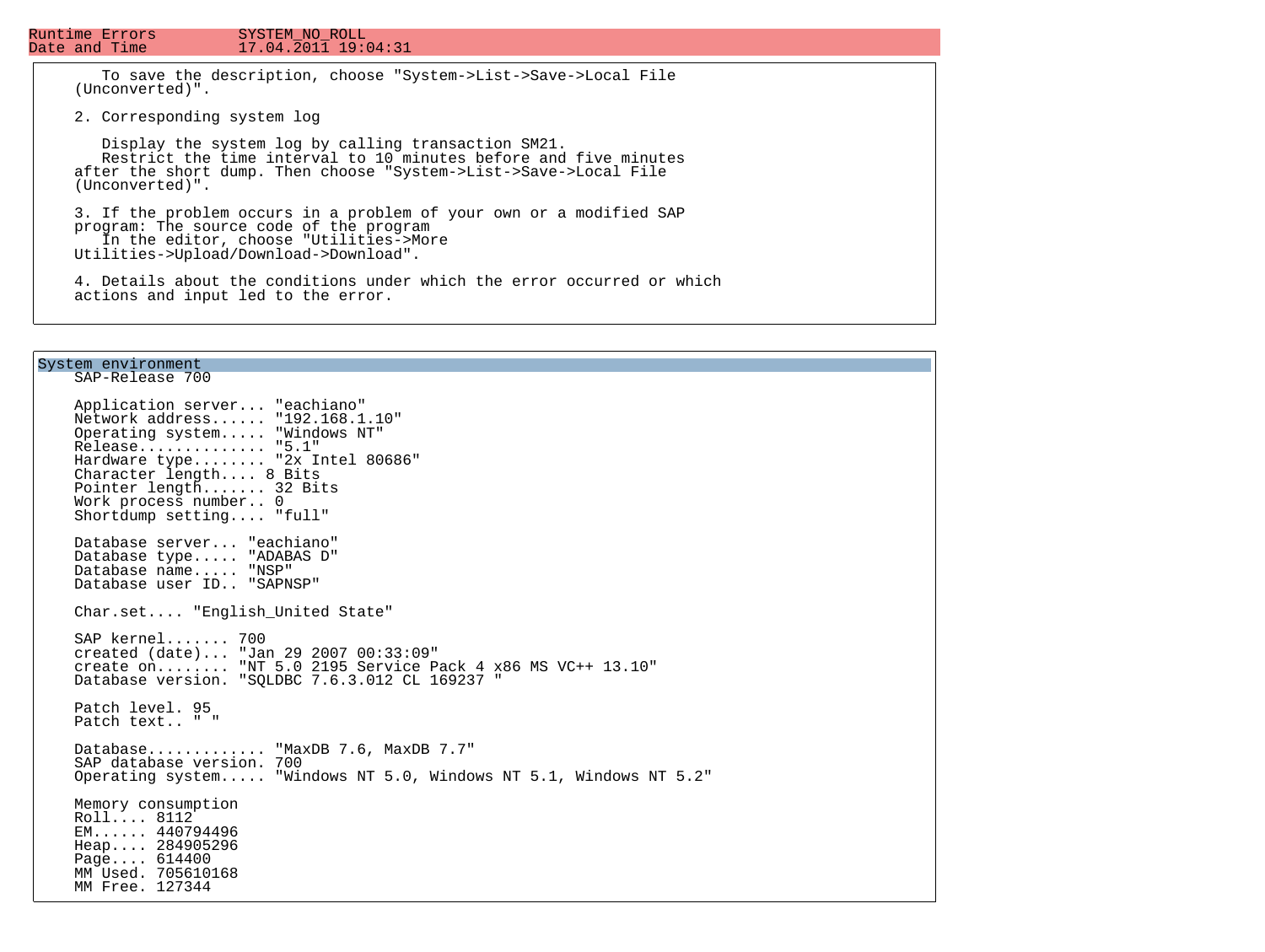Ξ

#### Runtime Errors SYSTEM\_NO\_ROLL<br>Date and Time 17.04.2011 19:0  $17.04.\overline{2011}$  19:04:31

# User and Transaction

| Client 000<br>User "BCUSER"<br>Language $key$ "E"<br>Transaction "SEU INT "<br>Transactions ID " " |                                        |
|----------------------------------------------------------------------------------------------------|----------------------------------------|
| Screen "SAPMSSYO 1000"<br>Screen $line$ 6                                                          | Program "Z ABAP101 BOMBA OO SINGLETON" |

#### Information on where terminated

 Termination occurred in the ABAP program "Z\_ABAP101\_BOMBA\_OO\_SINGLETON" - in "START-OF-SELECTION". The main program was "Z\_ABAP101\_BOMBA\_OO\_SINGLETON ".

 In the source code you have the termination point in line 38 of the (Include) program "Z\_ABAP101\_BOMBA\_OO\_SINGLETON".

Source Code Extract Line SourceCde 8<br>9 REPORT z abap101 bomba oo singleton.  $\begin{array}{c} 10 \\ 11 \end{array}$  11 \*----------------------------------------------------------------------\* 12 \* CLASS lcl\_data DEFINITION 13 \*----------------------------------------------------------------------\*  $\frac{14}{15}$  15 \*----------------------------------------------------------------------\* 16 CLASS 1c1\_data DEFINITION.<br>17 PUBLIC SECTION. 17 PUBLIC SECTION.<br>18 DATA: ci i dat 18 DATA: ci\_i\_data TYPE TABLE OF string.<br>19 ENDCLASS. "lel data DE "lcl data DEFINITION  $\frac{20}{21}$  21 \*----------------------------------------------------------------------\* 22 \* CLASS lcl\_data IMPLEMENTATION 23 \*----------------------------------------------------------------------\*  $\frac{24}{25}$  25 \*----------------------------------------------------------------------\* 26 CLASS lcl\_data IMPLEMENTATION.<br>27 ENDCLASS. "lcl\_data IMPLEMENTATION  $\frac{28}{29}$ START-OF-SELECTION.  $30$ <br> $31$ TYPES: ty\_o\_ref\_data TYPE REF TO lcl\_data.  $\frac{32}{33}$ DATA: o\_data\_object TYPE ty\_o\_ref\_data.  $34$ <br> $35$  35 CREATE OBJECT o\_data\_object. 36<br>37 WHILE  $1 = 1$ . >>>>> APPEND 'X' TO o\_data\_object->ci\_i\_data.<br>39 ENDWHILE. ENDWHILE.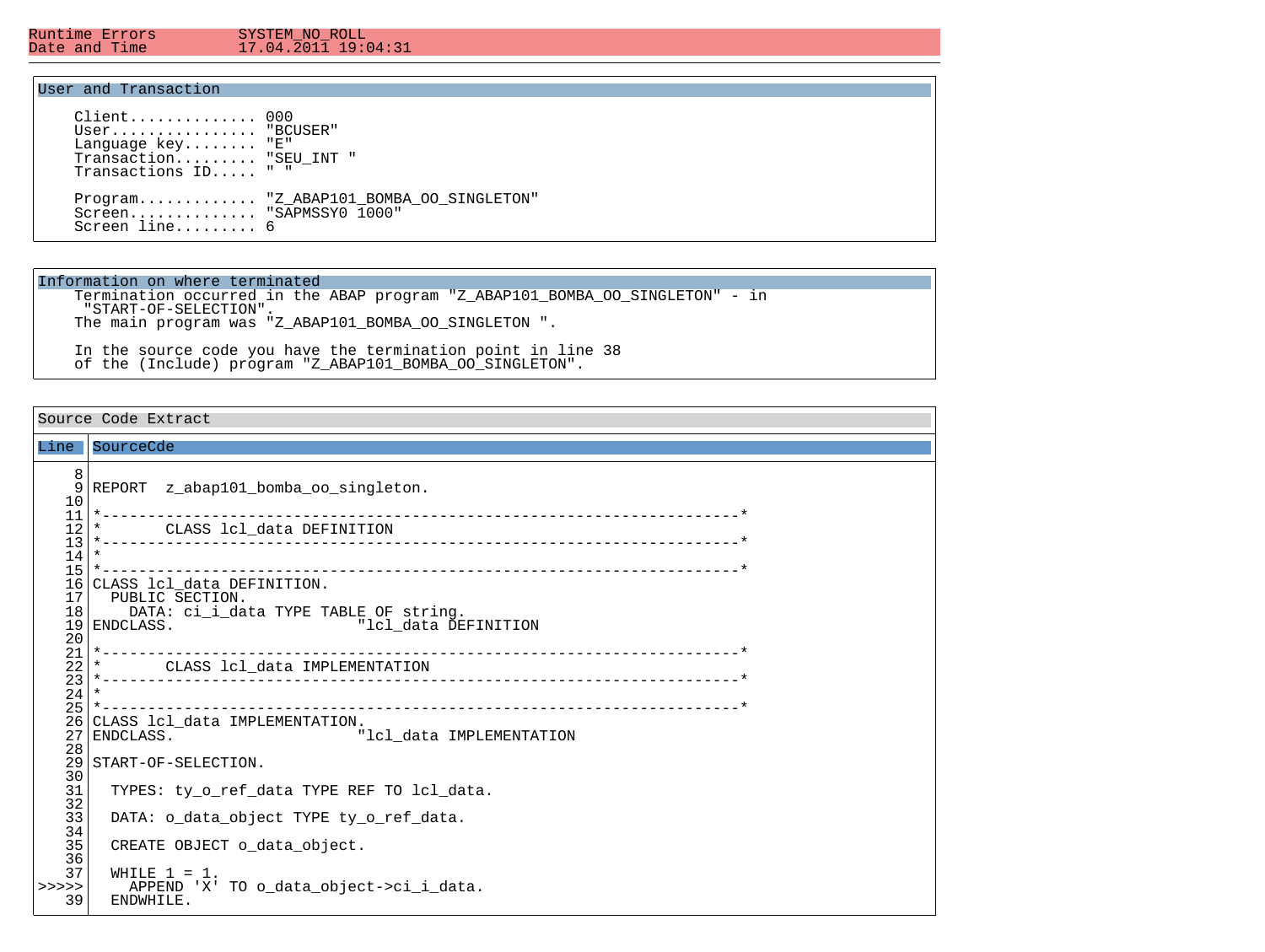| Runtıme Errors |  |  |
|----------------|--|--|
| Date and Time  |  |  |

|                                                                                                                                                                                                                                                                              | Contents of system fields                                                       |
|------------------------------------------------------------------------------------------------------------------------------------------------------------------------------------------------------------------------------------------------------------------------------|---------------------------------------------------------------------------------|
|                                                                                                                                                                                                                                                                              | Val.                                                                            |
| Name<br>SY-SUBRC<br>SY-INDEX 25165820<br>SY-TABIX<br>  SY-DBCNT  <br>$SY-FDPOS 0$<br>SY-LSIND 0<br>  SY-PAGNO  <br>  SY-LINNO  <br>SY-COLNO!<br>SY-PFKEY<br>SY-UCOMM<br>  SY-TITLE  <br>SY-MSGTY<br>SY-MSGID<br>SY-MSGNO 000<br>SY-MSGV1<br>SY-MSGV2<br>SY-MSGV3<br>SY-MSGV4 | l 0<br>25165819<br>l 0<br>l 0<br>1<br>l 1<br>Program Z_ABAP101_BOMBA_PROCEDURAL |
| SY-MODNO  <br>SY-DATUM 20110417<br>$SY-UZEIT$ <sup>190219</sup><br>SY-XPROG RSDBRUNT                                                                                                                                                                                         | l 0<br>SY-XFORM   &_INIT_PBO_FIRST                                              |

|     | Active Calls/Events           |                              |                              |      |
|-----|-------------------------------|------------------------------|------------------------------|------|
| No. | Tv.<br>Name                   | Program                      | Include                      | Line |
|     | 1 EVENT<br>START-OF-SELECTION | Z ABAP101 BOMBA OO SINGLETON | Z ABAP101 BOMBA OO SINGLETON | 38   |

| Chosen variables                                                                                          |  |  |  |  |  |  |  |
|-----------------------------------------------------------------------------------------------------------|--|--|--|--|--|--|--|
| Name<br>Val.                                                                                              |  |  |  |  |  |  |  |
| No.<br>$1$ Ty.<br><b>EVENT</b><br>START-OF-SELECTION<br>Name                                              |  |  |  |  |  |  |  |
| O DATA OBJECT<br>${0:3*\PPCGRAM = Z_ABAP101_BOMBA_0O_SINGLETON\CLASS = LCL_DATA}$<br>F0000000<br>C0003000 |  |  |  |  |  |  |  |
| % DUMMY\$\$<br>2222<br>0000                                                                               |  |  |  |  |  |  |  |
| SY-REPID<br>Z_ABAP101_BOMBA_OO_SINGLETON                                                                  |  |  |  |  |  |  |  |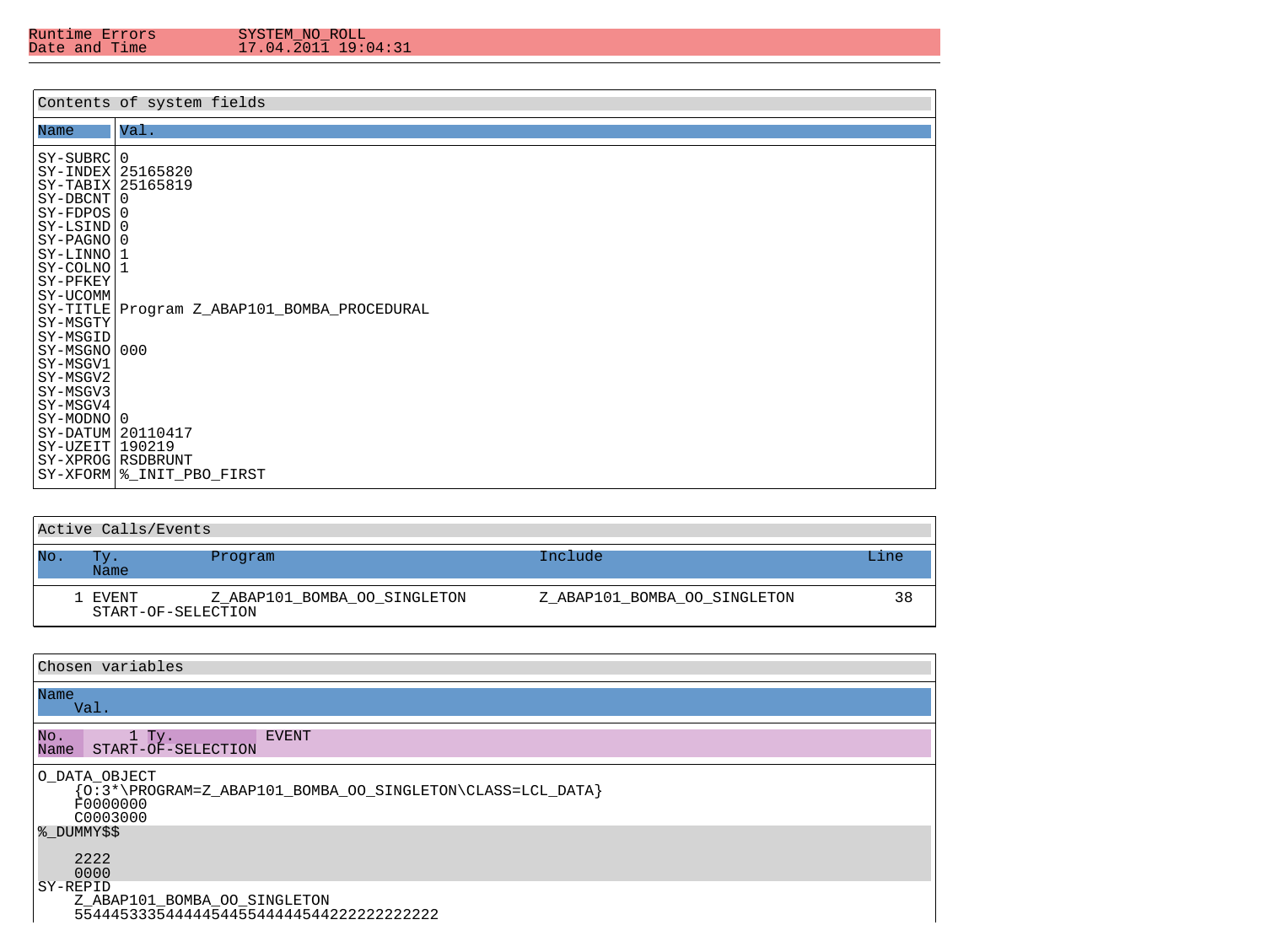| Runtime Errors<br>Date and Time                                           | SYSTEM NO ROLL<br>17.04.2011 19:04:31                                                                                    |
|---------------------------------------------------------------------------|--------------------------------------------------------------------------------------------------------------------------|
|                                                                           | AF1210101F2FD21FFFF39E7C54FE000000000000                                                                                 |
| SYST-REPID                                                                | Z_ABAP101_BOMBA_OO_SINGLETON<br>AF1210101F2FD21FFFF39E7C54FE000000000000                                                 |
| %_SPACE<br>2<br>$\Omega$                                                  |                                                                                                                          |
| O DATA OBJECT->CI I DATA<br>Table IT 11[25165820x8]<br>Table reference: 7 | \PROGRAM=Z_ABAP101_BOMBA_OO_SINGLETON\DATA=O_DATA_OBJECT->CI_I_DATA                                                      |
| TABH+<br>store                                                            | TABH+ 20(20) = FCFF7F0108000000FFFFFFFFF04000000B8040000<br>$TABLE + 40(8) = 10000000C1288001$<br>$= 0x28F6D13B$         |
| ext1<br>shmId<br>id<br>label                                              | $= 0 \times 00000000$<br>$= 0$<br>(0x00000000)<br>$= 7$<br>(0x07000000)<br>$= 11$<br>(0x0B000000)                        |
| fill<br>leng<br>loop<br>xtyp                                              | $= 25165820 (0xFCFF7F01)$<br>$= 8$<br>(0x08000000)<br>$= -1$<br>$(0 \times$ FFFFFFFFF $)$<br>$= TYPE#000011$             |
| occu<br>access<br>idxKind<br>uniKind                                      | $= 16$<br>(0x10000000)<br>$= 1$<br>(ItAccessStandard)<br>$= 0$<br>(ItIndexNone)<br>$= 2$<br>(ItUniqueNon)                |
| keyKind<br>cmpMode<br>occu0<br>groupCntl                                  | $= 1$<br>(default)<br>$= 4$<br>$(\text{cmpSingleEq})$<br>$= 1$<br>$= 0$                                                  |
| rfc<br>$unShareable = 0$<br>mightBeShared = 0<br>$sharedWithShmTab = 0$   | $= 0$                                                                                                                    |
| $isshmLockId = 0$<br>gcKind<br>isUsed<br>isCtfyAble                       | $= 0$<br>$= 1$<br>$= 1$                                                                                                  |
| tabi<br>pgHook<br>idxPtr                                                  | >>>>> Shareable Table Header Data <<<<<<br>$= 0x98F5D13B$<br>$= 0x10CBBB1F$<br>$= 0 \times 00000000$                     |
| shmTabhSet<br>id<br>refCount<br>tstRefCount                               | $= 0 \times 00000000$<br>$= 6$<br>(0x06000000)<br>$= 0$<br>(0x00000000)<br>$= 0$<br>(0x00000000)                         |
| lineAdmin<br>lineAlloc<br>shmVersId<br>shmRefCount                        | $= 25181232 (0x303C8001)$<br>$= 25165872 (0x30008001)$<br>$\overline{0}$<br>(0x00000000)<br>$=$<br>$= 1$<br>(0x01000000) |
| regHook<br>collHook<br>ext2                                               | >>>>> 1st level extension part <<<<<<br>= Not allocated<br>= Not allocated<br>= Not allocated                            |
| tabhBack<br>delta head<br>pb func                                         | >>>>> 2nd level extension part <<<<<<br>= Not allocated<br>= Not allocated<br>= Not allocated                            |
| pb handle                                                                 | = Not allocated                                                                                                          |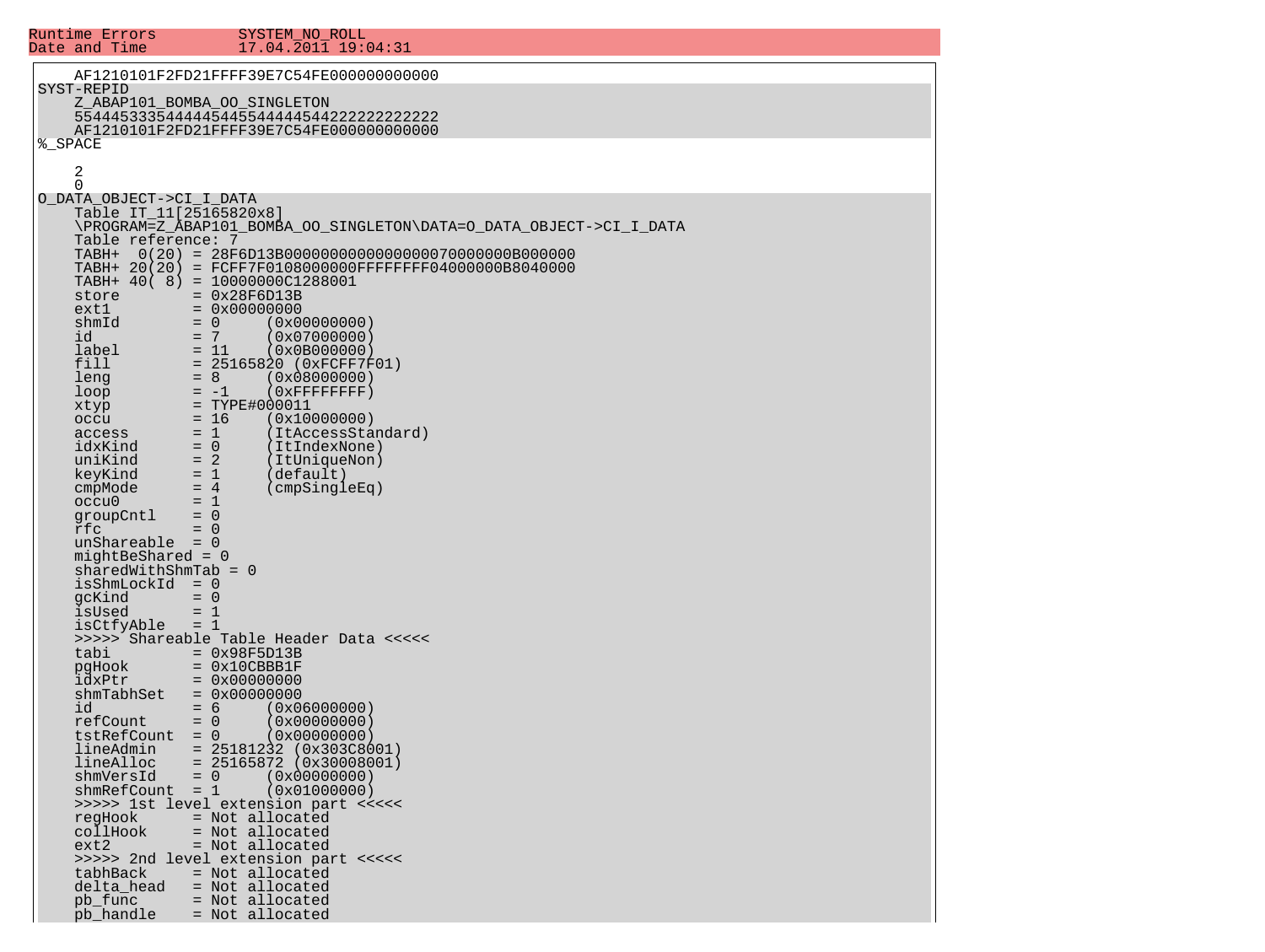# Internal notes

 The termination was triggered in function "ab\_InitStrhTab" of the SAP kernel, in line 319 of the module "//bas/700\_REL/src/krn/runt/abstring.c#4". The internal operation just processed is "TAPP". Internal mode was started at 20110417190219.

Active Calls in SAP Kernel

Lines of C Stack in Kernel (Structure Differs on Each Platform)

SAP (R) - R/3(TM) Callstack, Version 1.0 Copyright (C) SAP AG. All rights reserved. Callstack without Exception:<br>App : disp+work.EXE (p App : disp+work.EXE (pid=3404)<br>When : 4/17/2011 19:4:27.984 When : 4/17/2011 19:4:27.984 Threads : 2 Computer Name : EACHIANO<br>User Name : SYSTEM User Name Number of Processors: 2 Processor Type: x86 Family 6 Model 15 Stepping 13<br>Windows Version : 5.1 Current Build: 2600 Windows Version : 5.1 Current Build: 2600 State Dump for Thread Id d80 eax=043cd8d8 ebx=000004b8 ecx=00800000 edx=fffff000 esi=000004b8 edi=00000000 eip=7c90e514 esp=043cdd08 ebp=043cdd6c iopl=0 nv up ei ng nz ac po cy  $cs=001b$   $ss=0023$   $ds=0023$   $es=0023$   $fs=003b$   $qs=0000$ function : KiFastSystemCallRet 7c90e514 c3 ret<br>7c90e515 8da42400000000 lea 7c90e515 8da42400000000 lea esp,[esp] ss:043cdd08=7c90df5a ss:13f4cd17=00000000 FramePtr ReturnAd Param#1 Param#2 Param#3 Param#4 Function Name 043cdd6c 7c802542 000004b8 0001d4c0 00000000 043cdda4 ntdll!KiFastSystemCallRet 043cdd80 00fec10a 000004b8 0001d4c0 00000001 7c38b5c8 kernel32!WaitForSingleObject 043cdda4 0056a476 0056a4af 7c38b5c8 7c38b5c8 7c38b5c8 disp+work!strncpy\_sRFB 043cddec 00856ffb 02297ff8 00000000 00800000 043cdfb4 disp+work!PrBinAll 043ce270 0064de21 011cec78 011cec68 0000013f 01bc7b54 disp+work!ab\_rabax 043ce2a4 00650303 103700ec 1fbae3c0 00000001 000000ef disp+work!ab\_cStringFirstInitFromTabh 043ce2cc 00650111 1fbae3c0 000000ec 00000003 1fbae3c0 disp+work!ab\_StrRefMoveStrhId 043ce2f4 006e42b2 3bcb9ce0 6c83c5f0 00000001 6c83c5f0 disp+work!ab\_NullTerminateString 043ce354 006c9b24 000001ca 6c83bf28 1fbae3c0 6c83cf9c disp+work!ab\_popstate\_to 043ce37c 0071baf0 000001ca 3bd1e813 000d0602 000004b8 disp+work!ab\_popstate\_to 043ce40c 00692657 00000008 6c83da18 00000000 043ce474 disp+work!ab popstate to 043ce474 007c5fe3 3bd20dd4 00000000 043ce4a0 00000000 disp+work!ab\_popExtriState 0130f230 00000000 49444553 00000000 4f525f25 0000544f disp+work!zdate\_stamp State Dump for Thread Id b48 eax=0664feb8 ebx=00000103 ecx=0000f95d edx=0664fec7 esi=00000000 edi=00000000 eip=7c90e514 esp=0664febc ebp=0664ff00 iopl=0 nv up ei pl zr na po nc  $cs=001b$   $ss=0023$   $ds=0023$   $es=0023$   $fs=003b$   $qs=0000$ function : KiFastSystemCallRet 7c90e514 c3 ret<br>7c90e515 8da42400000000 lea 7c90e515 8da42400000000 lea esp,[esp] ss:0664febc=7c90d3aa 7c90e51c 8d642400 FramePtr ReturnAd Param#1 Param#2 Param#3 Param#4 Function Name 0664ff00 010e70d5 000006f4 00000000 04e40000 048b3560 ntdll!KiFastSystemCallRet 0664ff80 7c349565 00000000 04e40000 048acd70 048b35f8 disp+work!haSHA1Input 0664ffb4 7c80b729 048b35f8 04e40000 048acd70 048b35f8 MSVCR71!endthreadex 0664ffec 00000000 7c3494f6 048b35f8 00000000 00000000 kernel32!GetModuleFileNameA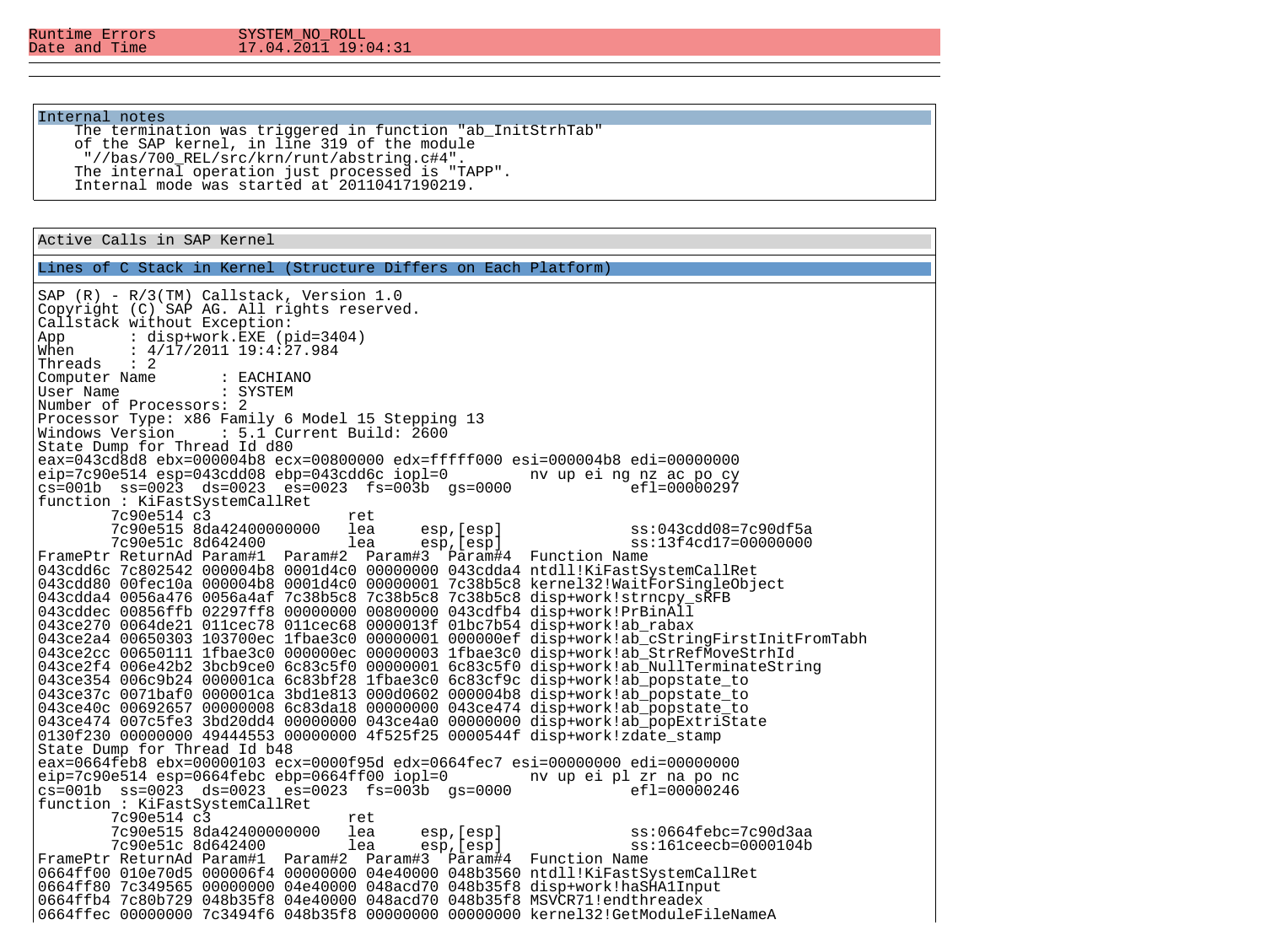| Directory of Application Tables         |                         |      |          |  |  |  |  |
|-----------------------------------------|-------------------------|------|----------|--|--|--|--|
| Name<br>Val.                            | Date                    | Time | Lngth    |  |  |  |  |
| Z ABAP101 BOMBA OO SINGLETON<br>Program |                         |      |          |  |  |  |  |
| <b>SYST</b>                             | $15.09.2004$ $17:25:35$ |      | 00002408 |  |  |  |  |

ABAP Control Blocks (CONT)

 $\top$ ᅮ T ┯ ┯ ⊤ т ⊤ ┯